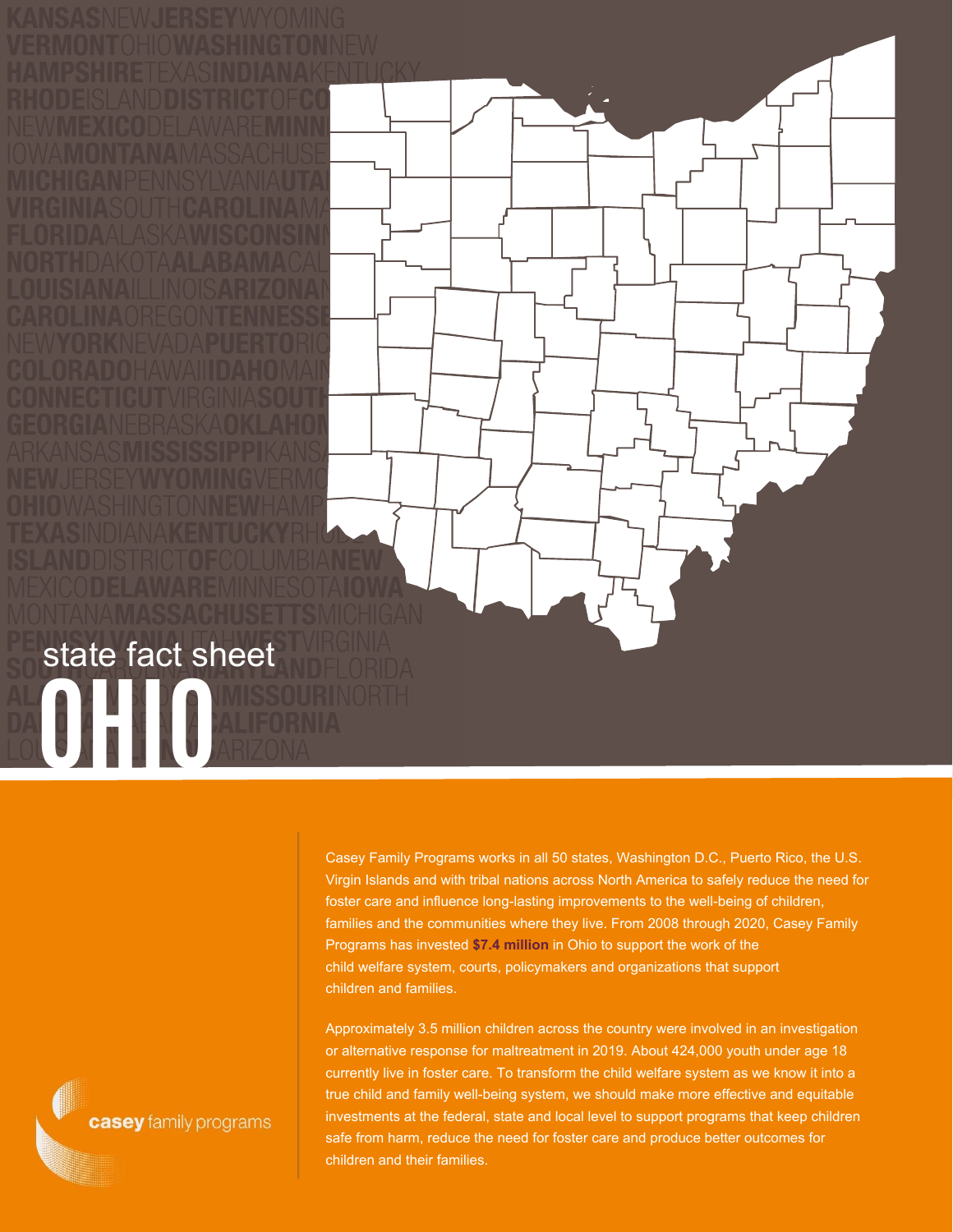We talk about a "foster care system," but the goal is to create a child and family well-being system that prevents abuse and neglect and helps every child grow up safely in his or her own family whenever possible. Rather than waiting for maltreatment to occur, we can improve the safety of children who have come to the attention of child protective services by helping their families with evidence-based and promising practices.

Across Ohio in 2019, approximately:



Most states currently are limited to using the bulk of the \$9.8 billion in dedicated federal child welfare funding only for services related to foster care. The Family First Prevention Services Act of 2018 and the Family First Transition Act of 2019 provide states with the historic opportunity to invest federal funding to support preventive services, including substance abuse, mental health and parental skill training, so more children can remain safely at home. States and tribes now have access to new federal prevention resources to help keep children safe from harm in the first place by helping strengthen their families.

How federal child welfare funding is currently aligned in Ohio\*:

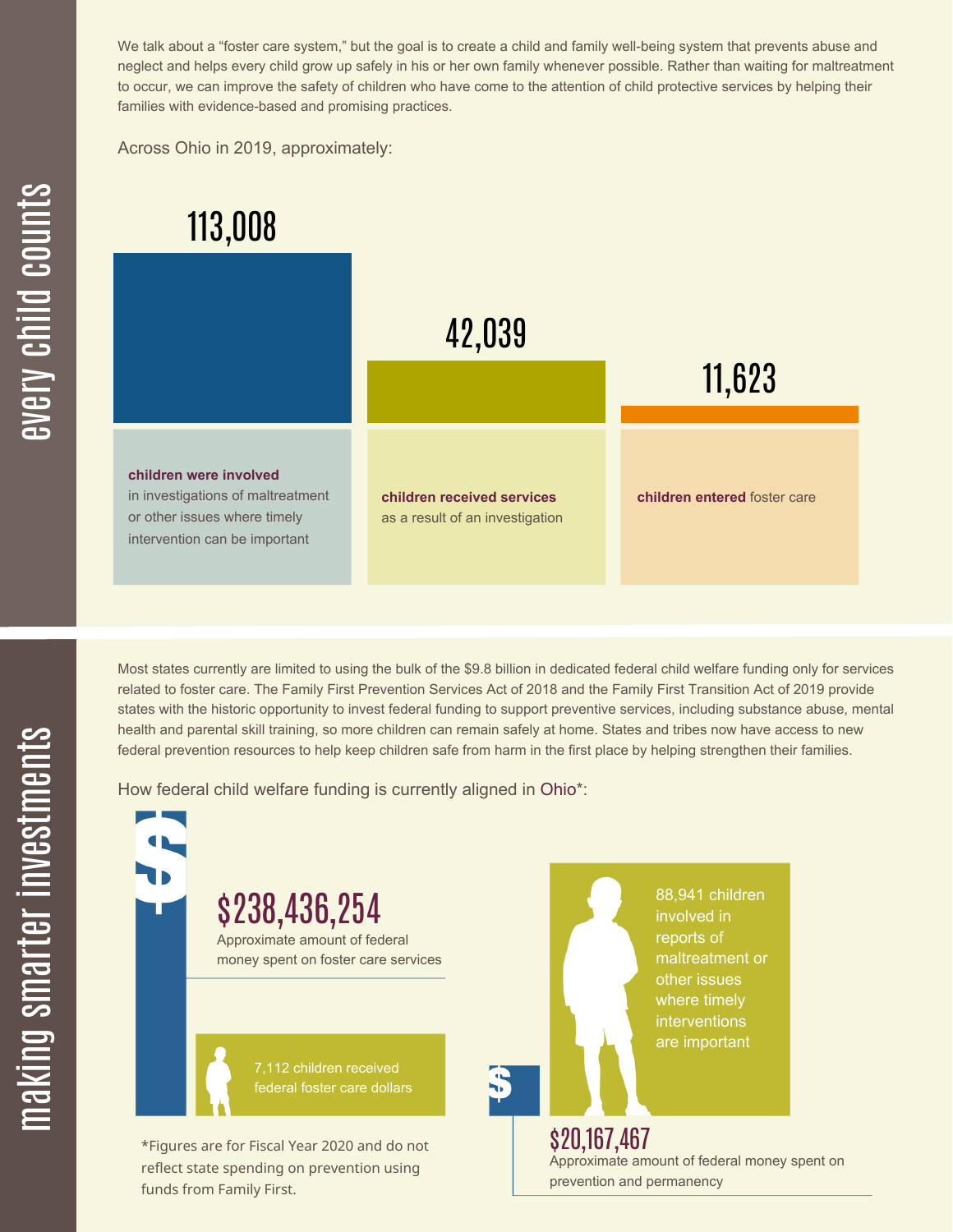$\overline{\mathbf{c}}$  $\overline{\phantom{0}}$  $\boldsymbol{\mathcal{O}}$ a  $\overrightarrow{\mathbf{e}}$  $\overline{\mathbf{C}}$  $\leq$  $\overline{\mathbf{C}}$  $\overline{\mathsf{Z}}$  $\overline{\mathbf{C}}$  $\equiv$  $\blacksquare$ e  $\boldsymbol{\mathcal{C}}$ 

> $\overline{\mathbf{C}}$  $\overline{\phantom{a}}$  $\overline{\mathbf{C}}$  $\mathcal{C}$ <u>م</u>

 $\equiv$ 

el<br>O  $\overline{\phantom{0}}$  $\blacksquare$ 

t<br>B

mily

 $\overline{\phantom{1}}$  $\overline{\mathbf \Theta}$  $\overline{\mathbf{C}}$ 

<u>pin</u>  $\overline{\mathbf{C}}$  $\overline{\mathbf{C}}$ 

 $\equiv$ 

Safety and effective response go hand in hand. Most children enter foster care due to neglect and other reasons — not because of physical or sexual abuse. In Ohio, providing targeted and effective interventions as soon as possible, including by accessing new federal resources provided under the Family First Prevention Services Act and the Family First Transition Act, can safely allow children to remain with their families and thrive.

92% of

Ohio

do not

children in

experience

occurrence of

maltreatment

a repeat

within six

months

Reasons children in Ohio enter foster care:



\*"Other" includes parental substance abuse, child substance abuse, child disability, child behavior problems, parent death, parent incarceration, caretaker inability to cope, relinquishment or inadequate housing.

What happens to children who end up in foster care? Most are safely reunited with their own family or extended family. A significant number are adopted. Under the Family First Prevention Services Act, communities can more easily invest in helping more children to grow up in safe, stable families by providing appropriate and timely services prior to the need for removal, or after they return home or have been adopted.

Among children in Ohio who exited foster care in 2019:



Numbers may not equal 100% due to rounding. \*"Other" includes transferred to another agency, ran away or died.